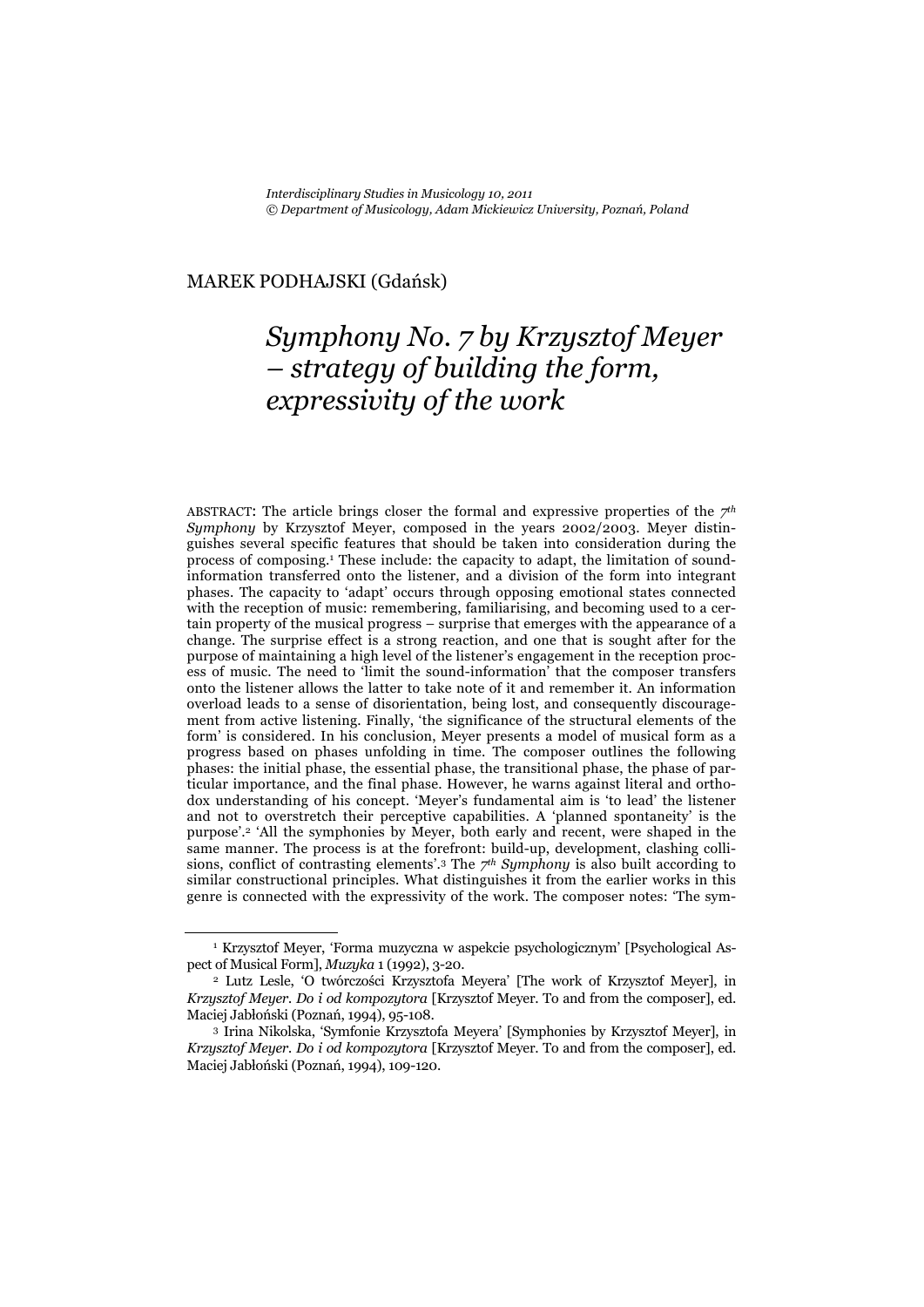phony evolves according to musical laws par excellence, but not without admitting some thoughts about myself in metaphorical categories, because, after all, the subtitle 'Sinfonia del tempo che passa' – Symphony of the Passing Time – was not chosen accidentally'.4 Thus it is a tale about one of the most fundamental existential experiences of every human being: the passing. This is suggested by the emotional aura of the music, the subtitle that the work was given, and references to emphatic rhetoricalmusical figures known from the Baroque period. As Thomas Wesselman wrote: 'The subtitle Symphony of the Passing Time clearly invites the assigning of a retrospective character to this opus no. 97'.5 'It is true that the composer has never commented on the subject, but the justification of the suspicion seems to be confirmed by the expressivity of the final movement (molto lento), which, in a way, is a statement filled with peace and tranquillity made by a human being with years of experience behind him. In any case, it suffices to compare this symphony with its two predecessors, i.e. the  $5<sup>th</sup>$ , full of energy and scored for strings, and the dramatic 6<sup>th</sup> written as a reaction to the introduction of the martial law in Poland; one has a sensation that a moment of reflection (pondering over life's end?) plays a special role in the  $7<sup>th'</sup>$ .

KEYWORDS: 20th century, Polish composers, Krzysztof Meyer, Symphony no. 7, form and expressivity of the work

## Introduction

When reading various texts about my music, it happened numerous times that I came across conclusions drawn from research conducted by various musicologists, which were extremely varied, and even contradictory. (...) Naturally, I treat most musicological texts with reluctance, as they present interpretations of my music, which I find difficult to accept. However (...) the feeling of respect for someone's work is awakened in me, as well as gratefulness for the researchers' interest that my music has stimulated... .<sup>7</sup>

I feel very close to the music of Krzysztof Meyer, especially his orchestral works. I wrote two articles about it no less than 30 years ago.8 The inspiration to write the papers came from my admiration for the compositional mastery of this music, woven harmoniously into the formal-expressive

<sup>4</sup> Meyer, 'Forma muzyczna', 3.

<sup>5</sup> Thomas Weselmann, fragment from the booklet of the CD DUX 0695. 6 Ibid.

<sup>7</sup> Maciej Jabłoński and Krzysztof Meyer, 'Rozmowy Macieja Jabłońskiego z Krzysztofem Meyerem. Musica libera…?' [Maciej Jabłoński's Interviews with Krzysztof Meyer. Musica libera…?], in *Krzysztof Meyer. Do i od kompozytora* [Krzysztof Meyer. To and from the composer], ed. Maciej Jabłoński (Poznań, 1994), 62. 8 Marek Podhajski, 'II Symfonia Krzysztofa Meyera' [Symphony No. 2 by Krzysztof Mey-

er], *Zeszyty Naukowe PWSM* XV (Gdańsk, 1976); Marek Podhajski, 'Symfonie Krzysztofa Meyera – problemy formy i ekspresji' [Symphonies by Krzysztof Meyer – the problems of form and expression], *Zeszyty Naukowe PWSM* XV (Gdańsk, 1976).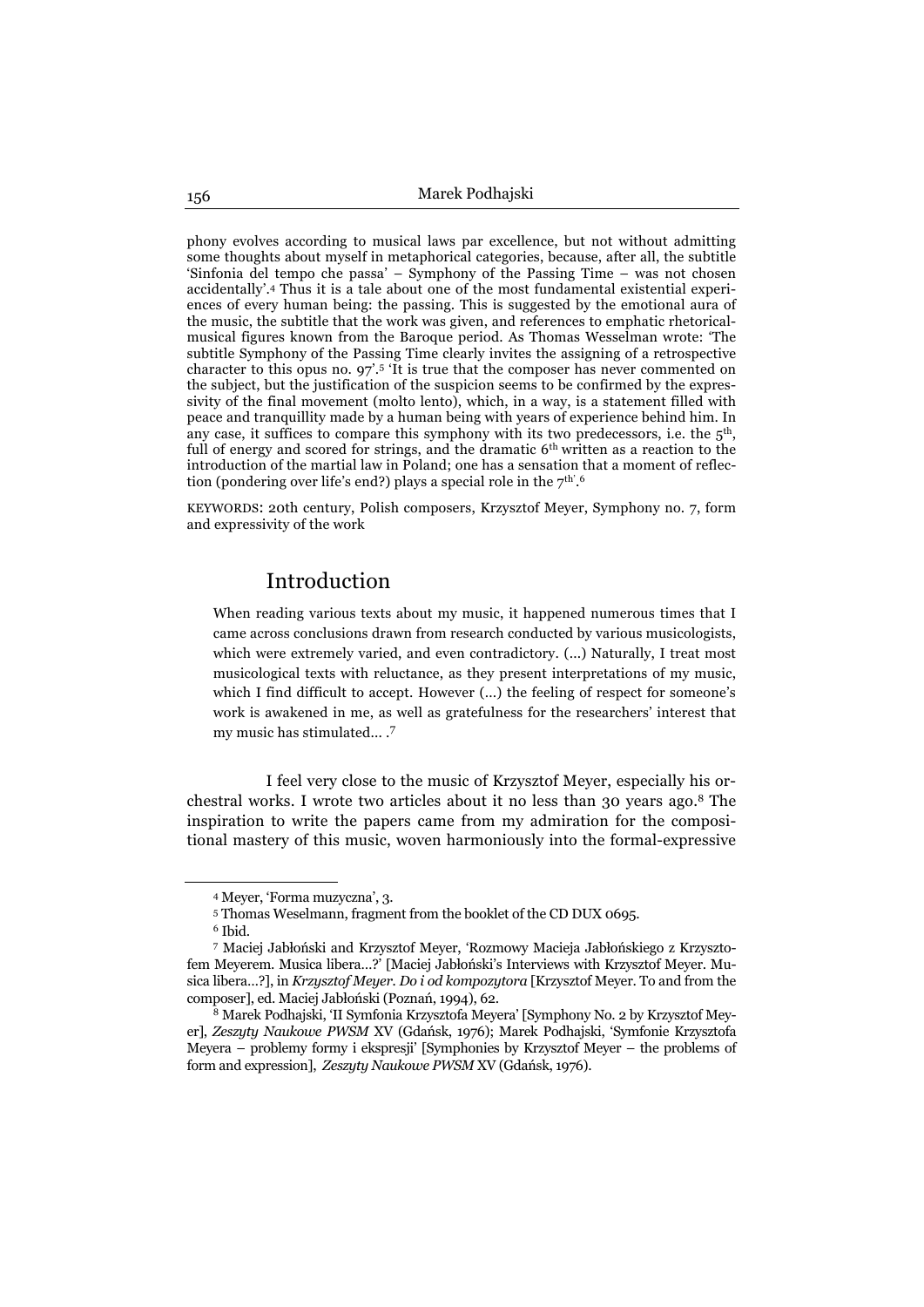concept. These are qualities that I personally consider to be of great value, and which I perceive as characteristic traits in Meyer's music. I gave up on continuing my own retrospective of the composer's symphonic works, as there have been numerous wonderful essays written on the subject, for instance by Lidia Rappoport, Leszek Polony, Grzegorz Michalski, Tadeusz A. Zieliński, Iriny Nikolska, and Małgorzata Radziejewska,9 to name a few. Nevertheless, the temptation to return to the subject has remained, and I finally succumbed to it, because an opportunity to consider a new masterpiece has emerged, and it is a score that only begins to carve out its path towards wide popularity. I am thinking of the *7th Symphony*. However, I would not like my reflections to become the cause of the composer's frustration. My intention was driven by a desire to come closer to the composer's visions that guided him during the composing of the work, and by the intention to unveil these visions, if only partially. The realisation of such ambitious goals was naturally possible only through a close collaboration with the composer. I feel honoured by his participation, and I am deeply grateful to him. Thanks to the composer, I received the recording and score of the *7th Symphony*, and he also presented me with general commentaries regarding the work, some of which are included below. In order for my analysis to correspond as closely as possible to the composer's own perception of his work, I based my research on the strategy that the composer himself formulated in his article *Forma muzyczna w aspekcie psychologicznym* [Psychological Aspect of Musical Form].10

#### Psychological aspect of musical form

The composer devoted his article published in 'Muzyka'11 to the above-mentioned issue. At the outset, the author considers perception of a musical work by pointing out several specific features connected with changes in the listener's concentration: the capacity to adapt, the limitation of soundinformation that the listener is able to absorb, and significance of structural elements that make up the form.

<sup>9</sup> Grzegorz Michalski, 'Symfonie Krzysztofa Meyera' [Symphonies by Krzysztof Meyer], *Ruch Muzyczny* 18 (1971); Lidia Rappoport, 'Symfonie Krzysztofa Meyera' [Symphonies by Krzysztof Meyer], *Muzyka* 1 (1975); Leszek Polony, 'Krzysztof Meyer. Symfonia polska' [Krzysztof Meyer. Polish Symphony], *Ruch Muzyczny* 13 (1983); Tadeusz A. Zieliński, 'Krzysztof Meyer: V Symfonia' [Krzysztof Meyer: Symphony No. 5], *Ruch Muzyczny* 18 (1983); Grzegorz Michalski, 'Symfonia polska Krzysztofa Meyera' [Polish Symphony by Krzysztof Meyer], *Ruch Muzyczny* 5 (1984); Nikolska, 'Symfonie Krzysztofa Meyera', 109-120*.* Małgorzata Radziejewska, 'Aspekt dramaturgiczny symfonii Krzysztofa Meyera' [Dramatic aspect of the symphonies by Krzysztof Meyer], *Zeszyty Naukowe AM* 12 (Bydgoszcz, 1999). 10 Meyer, 'Forma muzyczna', 3-20.

 $11$  Ibid.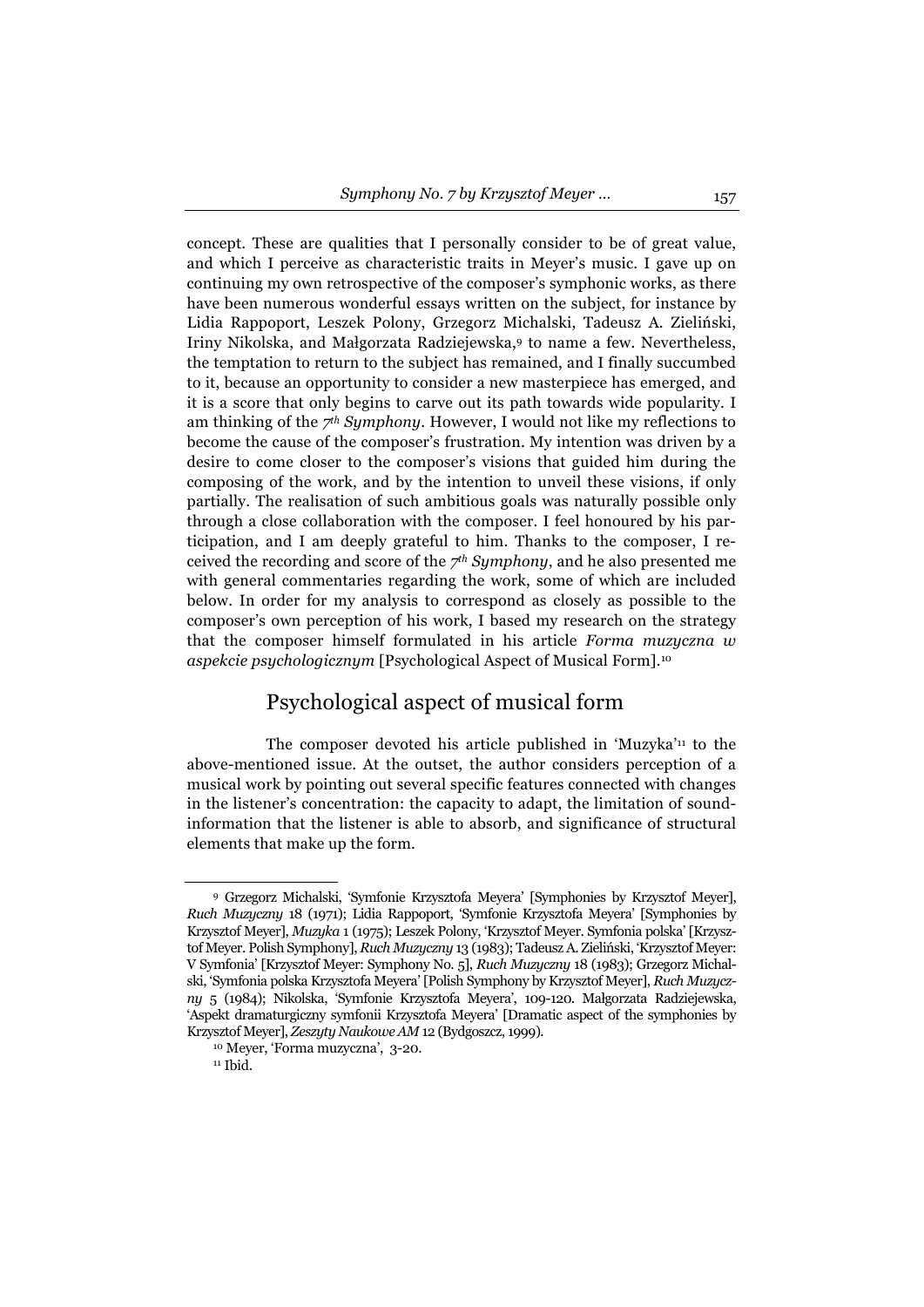There are two opposing emotional states connected with perception of music that determine the capacity to 'adapt'. On one hand: remembering, familiarising oneself with and getting used to a certain property of musical progress; on the other hand: surprise arising from change, which, to an extent, undermines everything that the listener has just managed to get used to. Surprise is a strong reaction, and one that is essential for maintaining a high level of the listener's engagement during the process of musical reception. Change can happen on many levels: contrast in tonality or timbre, the extent of alteration of intervallic structure, metrical shift, contrast in rhythm, and also the extent of change in dynamics, textural pace, or combining several contrasts at once.

The need 'to limit the quantity of sound-information' passed on from the composer to the listener constitutes the specificity of reception, as the listener should not only perceive everything, but also remember it. Information overload causes the effects of disorientation and confusion, and consequently discouragement from active listening. Composers are well aware of this state of affairs. Thus, typical compositional devices include: limiting the quantity of sound-information, repetition, recapitulation (after a period of time) of previously used formulations, a range of variation devices, or a combination of these techniques.

Finally: 'the significance of structural elements that make up the form'. Meyer points out that the significant elements include not just the theme, which, in the musical tradition, played the crucial and overtly exposed role in establishing the form, but also other factors within the form, such as bridge passages, various types of motivic/thematic transformation, episodes, or coda.

The conclusion of the composer's reflections is the presentation of musical form as a progress in time, unfolding in phases, which are additionally defined not only through their content – in the sense of the musical material containing elements of the overall form – but also their significance in contributing to the building of the expressive concept of the whole work. The composer wrote:

A musical work appears as a certain continuum of sound-events, with some of them being more important and some of lesser significance. [...] A change in attention span is a phenomenon inseparable from the issue of perception of a musical work, and this fact influences fundamentally the task of designing the musical form by the composer. Therefore, when undertaking a formal analysis, one should take into account the psychological factors determining the listener's perception. Besides notions such as theme, bridge passage, stretto, transformation, etc. it is also worthwhile to speak of various other phases of musical form, which can be gathered into five essential categories.12

<sup>12</sup> Ibid., 10.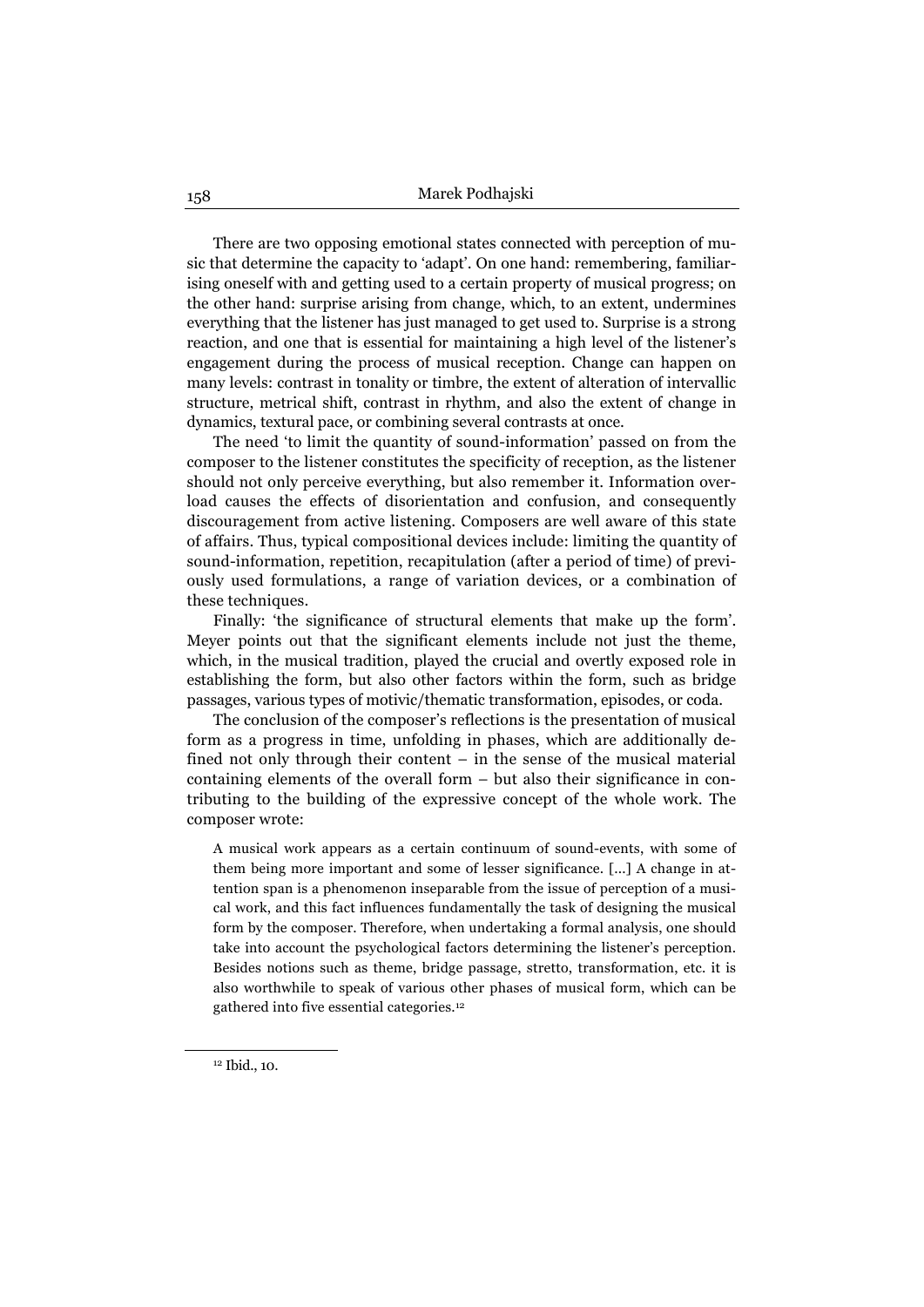The composer outlines the following phases:

- initial phase,
- essential phase,
- transitional phase,
- phase of particular importance,
- final phase.

According to the composer, the 'initial phase' 'determines the character of the entire work, or a substantial part of it. The listener is being taken into [...] a sound-climate that is specific to the work. [...] the phase determines the type of material that comes after it. Thus the initial phase is always placed at the start of a work, or as the next section. When it comes to its dimensions, they can be practically of any scale; it can be both elaborate and condensed'.13

'The essential phase'. 'In principle, a fundamental musical idea constitutes this phase, as it is the essential material for further development of the work. [...] To a large extent, the shape of the essential phase plays a role in the reception of the work. The more characteristic and easy to remember it is, the greater the possibilities of directing the listener's attention can become. [...] The most typical element of the essential phase is the theme. Less often, it can be also a motivic group, a characteristic harmonic structure, a type of texture, or just a specific timbral quality'.14

'The transitional phase'. 'The nature of this phase can be described as being of "lighter weight', which means that it plays a secondary role during listening. However, the lower significance of the phase is ostensible: although it can bring a kind of relief for the listener, it simultaneously reinforces the importance of the neighbouring sections through contrast. [...] Any fragments within a work that invoke the sensations of tension and expectation can be considered as transitional phases. [...] In addition, sections that come immediately after culminations also belong to this category'.15

'The phase of particular importance'. 'The section can be built from various formal elements [...] musical fragments, which are perceived during listening as most crucial. [...] the phase itself should appear unambiguous, in contrast to the previous one, which is unclear and contains multiple implications. All types of climactic points constitute phases of particular importance [...]'.16

'The final phase'. '[...] when listening to final phases, most often they bring the feelings of fulfilment of the form, harmonious passing of time, purposefulness of the work's approach towards the end, a summary of experi-

<sup>&</sup>lt;sup>13</sup> Ibid., 10, 11.

<sup>14</sup> Ibid., 11, 12.

<sup>15</sup> Ibid., 12, 13.

<sup>16</sup> Ibid., 13, 14.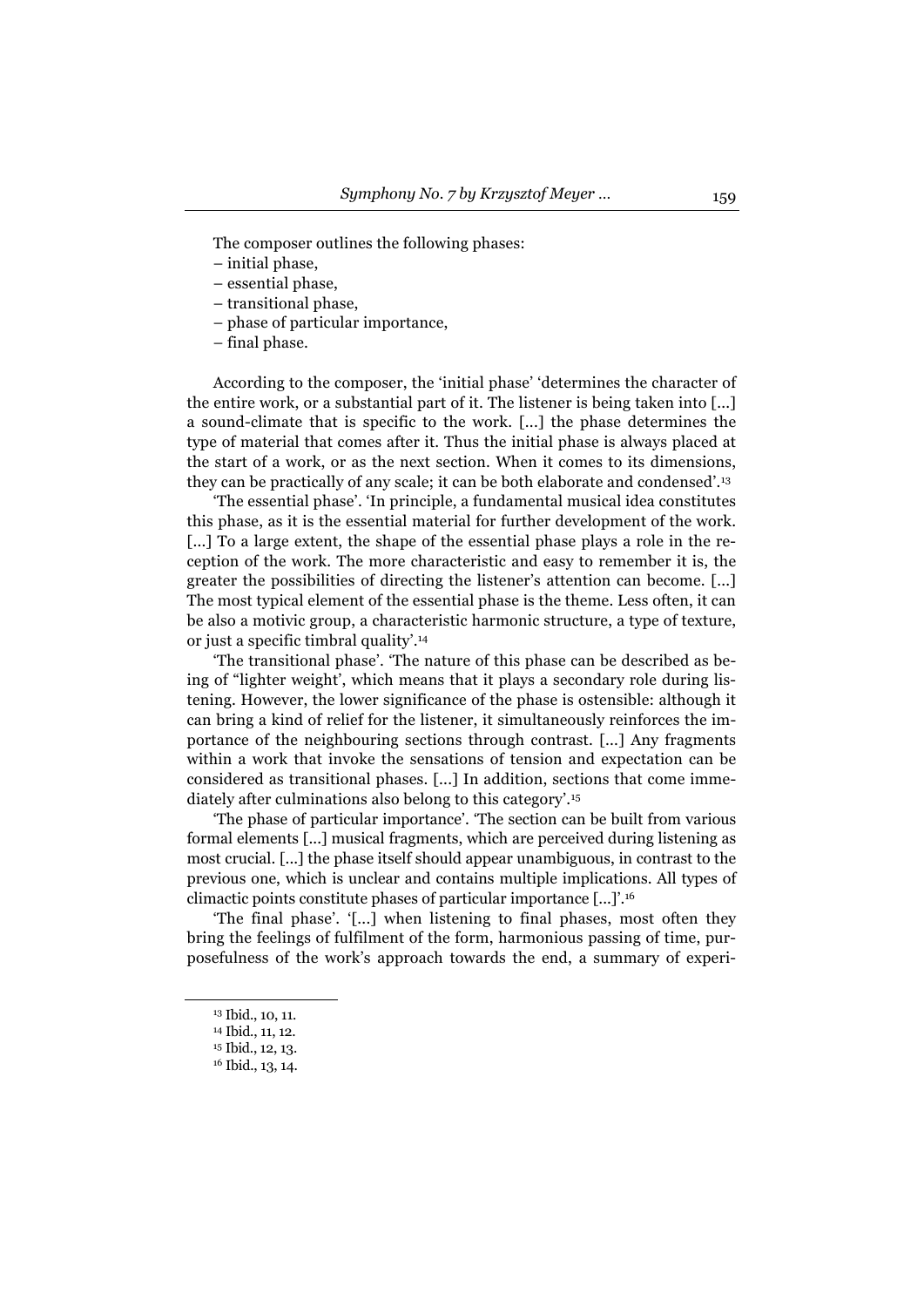ences, etc. [...] At all times […] the shapes of the final phases are conditioned by the material that precedes them. [...] The phase also constitutes the moment, in which the listener – often even against their will – goes through their first meaningful listening experience. To a large extent, this first valuejudgement influences any further consideration of the work and the forming of individual opinion [at a later stage]. This is why the final phase, similarly to the initial one, plays a special role within the form. [...] The final phase is [or should be] the result of all the preceding compositional procedures, and therefore it is dependent on them'.17

The composer continues his reflections by pointing out that it is not just the phases, but also the relations between them and their proportions that are subject to certain laws. Among these, the most common are e.g. the ABA symmetry, and the Golden Section.

The above-outlined structure of the musical development based on phases forms a specific MODEL.18 It is an original concept of perceiving the process of formal development, and it differs from conventional notions concerning this issue. The concept is focused not only on properties of formal structures, but also on their organisation, which is designed to allow the composer to manipulate the reception of music. The result should be the relaying to the listener, as precise as possible, of the expressive concept that was intended by the composer. A researcher guided by the postulates of the above-described model has to remember that their interpretation cannot be literal, or rigid – instead, the analysis process should lead to uncovering unique and unrepeatable features of the work analysed.

One often finds in analytical papers, however, that the model is interpreted as a universal tool for researching the properties of any musical work belonging to the category that the model helps to define. In such cases, the analysis is fundamentally based on approaching the structure of the analysed work via the model. Therefore, in advance there is an assumption that the model's features reflect an ideal and perfect type of organisation. Thus, when the form of the work, into which research is being undertaken, does not match precisely the properties of the model describing it, then the formal characteristics are defined pejoratively as departing from the ideal model.

The formal template, however, cannot be treated as the only and universal analytical tool. Indubitably, it can be used as a point of departure in research – but the use of the model requires flexibility. The process of analysis should have two stages. First, using the model, the initial attempts to approach the

<sup>17</sup> Ibid., 15, 16.

<sup>18</sup> Interesting distinctions between model and pattern, scheme and artefact, can be found in article: Jarosław Mianowski, 'O istocie formy sonatowej' [The nature of sonata form], in *Homines, Ars et Scientia,* eds. Jan Astriab, Andrzej M. Kempiński and Hanna Kostrzewska (Poznań, 2000), 81-86.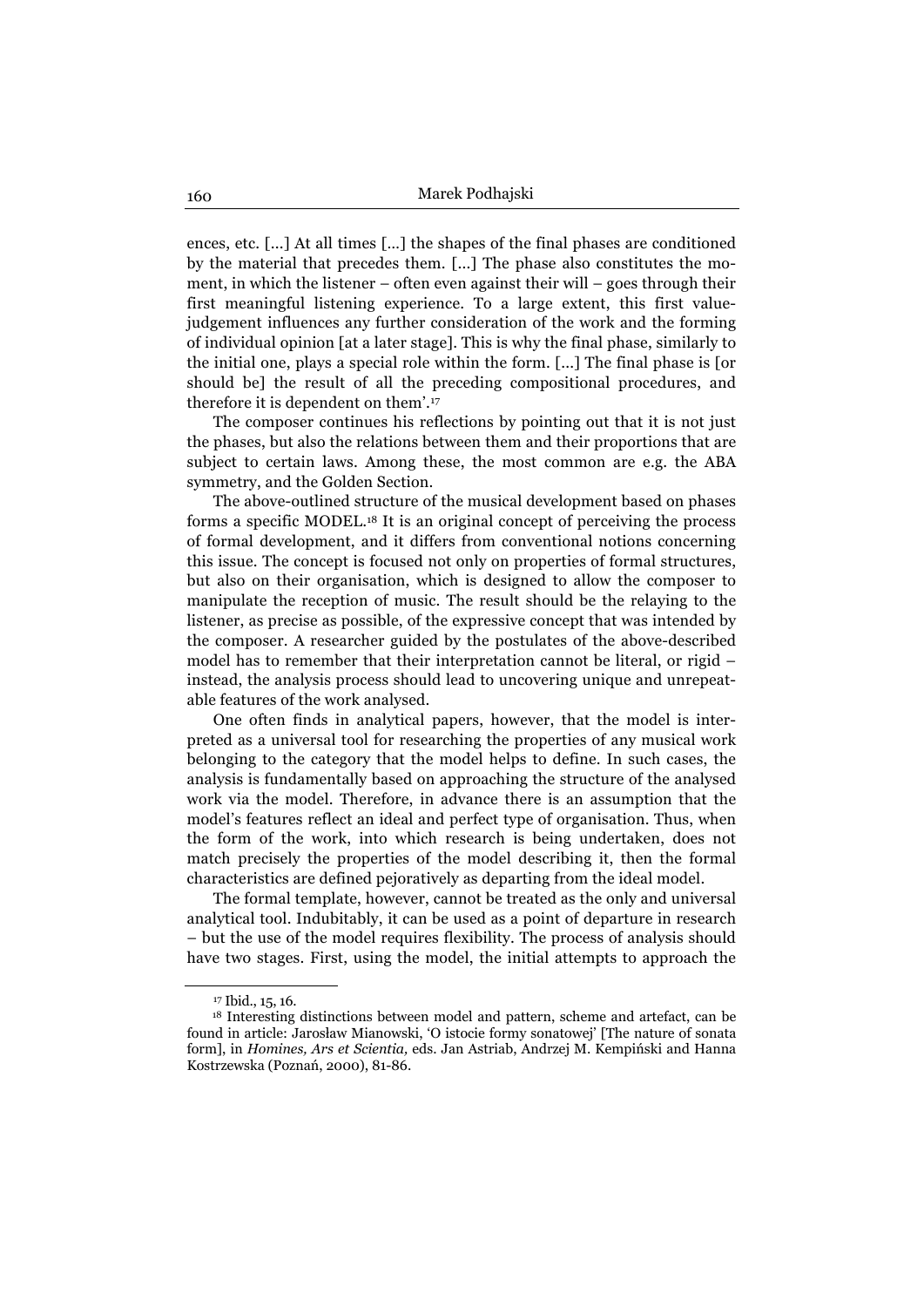reality investigated are made. If the conclusion is that the model goes hand in hand with the reality, the next steps of the research are determined by the properties of the model. Conversely, if it turns out that the reality does not fit within the 'matrix' that the model dictates, no heroic attempts at forcing this reality into the 'matrix' should be undertaken. Instead, one should try to introduce such modifications in interpreting the model – without altering its essence – that would make it applicable to the reality examined, with all its complexity; in other words, modifications that would make it possible to 'wrap one's head' around the reality – if I may put it colloquially – in order to bring out its unique and unrepeatable features.19

Krzysztof Meyer is aware that his own view on formal development within the psychological aspect offers a generalisation of the main ideas that the process is based on. He warns against literal and orthodox understanding of his concept. At the end of his essay, he wrote:

Not every work based on elaborate formal structure must include all the phases. [...] phases do not always lend themselves to being clearly defined [...]. Sometimes a phase functions in an equivocal way. […] an example of such a situation is a phase that can be understood both as the initial and essential one […]. The initial phase can also become transitional [...]. In other cases, when the climax is allocated to the end of the work, the phase of particular importance is at the same time the final one.<sup>20</sup>

Bearing in mind also my own views on the model's role in analysis, besides the composer's statements on the subject, I am presenting formal properties of the *7th Symphony* resulting from the phase-based model of the composer's formal framework. First, however, some remarks about Krzysztof Meyer's symphonic writing.

## Meyer's symphonies

Krzysztof Meyer is the author of eight symphonies: no. 1 (1964), PWM 6987; no. 2 *Epitaphium in memoriam Stanisław Wiechowicz* (1967), PWM 7134; no. 3 *Symphonie d'Orphee* (1968), PWM 7367; no. 4 (1973), Peters 8396 – PWM 7847; no. 5 (1979), PWM 8581; no. 6 *Polska (Polish Symphony)* (1982), PWM 8710, MUZA ISPV 179 CD; *Symfonia D-dur w stylu Mozarta (Symphony in D major in Mazartean style)* (1977), PWM. The sym-

<sup>19</sup> This issue is elaborated on in my article: Marek Podhajski, 'Kilka uwag o potrzebie doskonalenia konwencjonalnych metod analizy formalnej utworu muzycznego' [Some remarks about the need to improve the conventional methods of the formal analysis of the musical piece], in *Analiza dzieła muzycznego. Historia - teoria - praktyka,* ed. Anna Granat-Janki (Wrocław, 2010). 20 Meyer, 'Forma muzyczna', 18.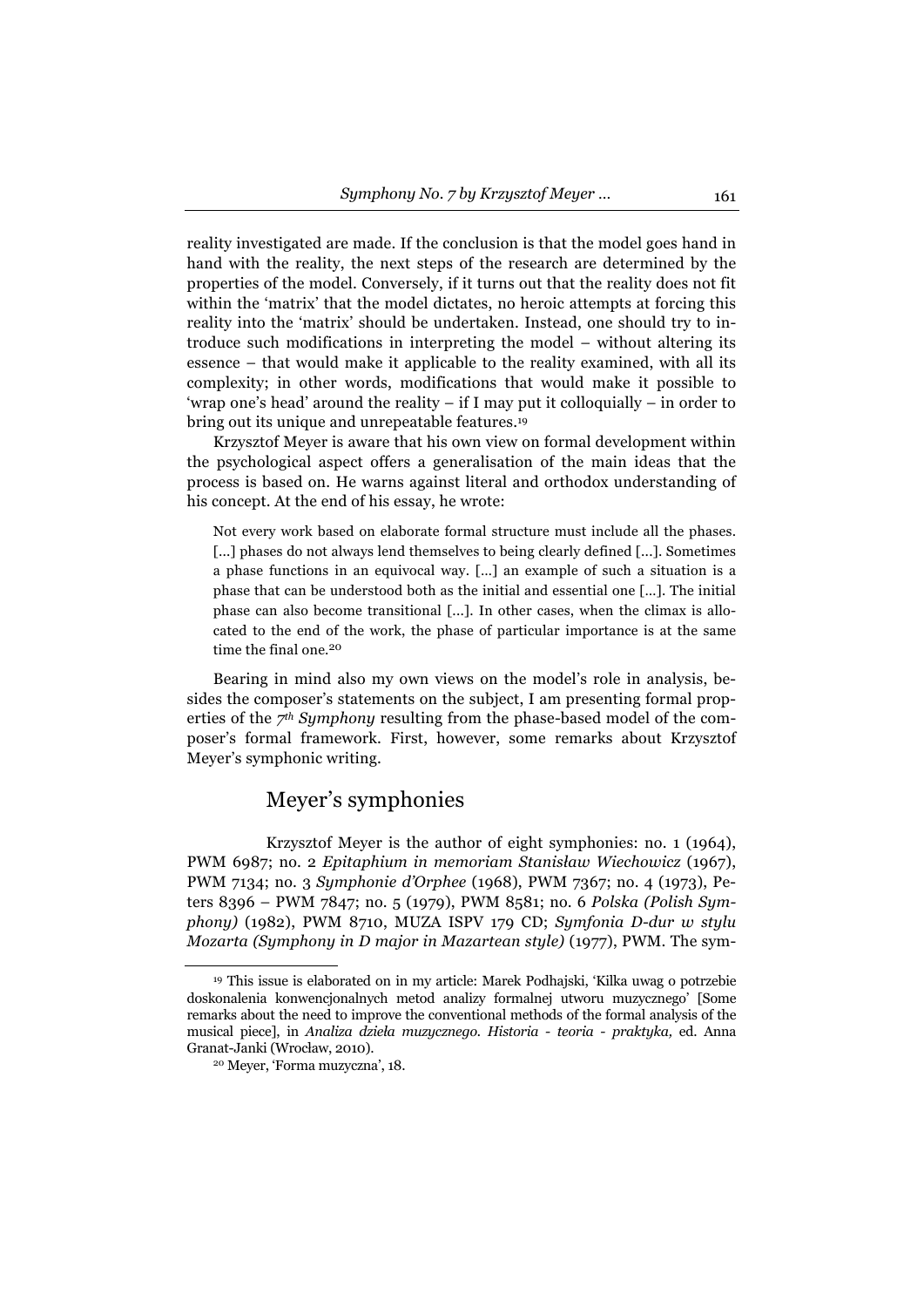phony that is the subject of my consideration – the  $7<sup>th</sup>$  – was completed in 2003.21 The première took place on 17 October 2003 in Poznań, with the Poznań Philharmonic conducted by Jose Maria Florencio. Regarding his last work in the genre, i.e. *Symphony no. 8*, the composer has written the following comments in an e-mail message to me: 'I was working on the symphony in the years 2008/09, and it is scored for mixed choir and orchestra. The poems that I used are by Adam Zagajewski. The work is entitled *Sinfonia da requiem*'*.*<sup>22</sup> He also added that its premiere was planned for 14 January 2011 in Katowice on the occasion of the NOSPR [Polish Radio National Symphony Orchestra] jubilee.

I am limiting my reflections on the composer's symphonies to quoting several fragments of texts by various authors. I think that there is no need to re-open doors that had been opened a long time ago and present results of research outlined with insight in extensive literature that already exists. I am using quotations here, which succinctly express certain features in his symphonic writing, and which apply directly to the subject at hand, namely the *7th Symphony*.

Whoever listens deeply to Meyer's music from the last 10-15 years will notice that several phases can be discerned in the planning of the works, or in parts of them. [...] Using the notions that the composer himself applies in his analyses, it can be said that these are: the initial phase, the main phase, transitional phase, the phase of particular importance, and the final phase.<sup>23</sup>

The characteristics that constantly draw Meyer towards great works of old masters [...] are: formal concepts maintained in balance through relations and proportions, as well as analogies and evenness; 'hierarchy of sounds' [...]; experiencederived knowledge about the psychology of listening ('it is not possible to comprehend more than three layers') [...] Meyer's fundamental aim is 'to lead' the listener and not to overstretch their perceptive capabilities. A 'planned spontaneity' is the

<sup>21</sup> There is a discrepancy concerning the completion date of the *7th Symphony*. The composer has informed me that he worked on it from 6.01.2002 to 22.04.2003. In article: Marcin Gmys, 'Czas przemijający, czas syntezy. Po prawykonaniu VII Symfonii Krzysztofa Meyera' [The passing time, the time of synthesis. After the premiere of Krzysztof Meyer's Symphony No. 7], *Ruch Muzyczny* 24 (2003), the following information is given: *The 7th Symphony was created after a 20 year-long break, more or less, in writing within the symphonic genre, and perhaps also as a result of the composer's renewed faith in his capabilities. Meyer worked on it from January 2001 until June 2002, but with a few months' break, during which he composed a new chamber work.* 

<sup>22</sup> Personal communication from Krzysztof Meyer, XX Mont XXXX. 23 Lesle, 'O twórczości Krzysztofa Meyera', 96.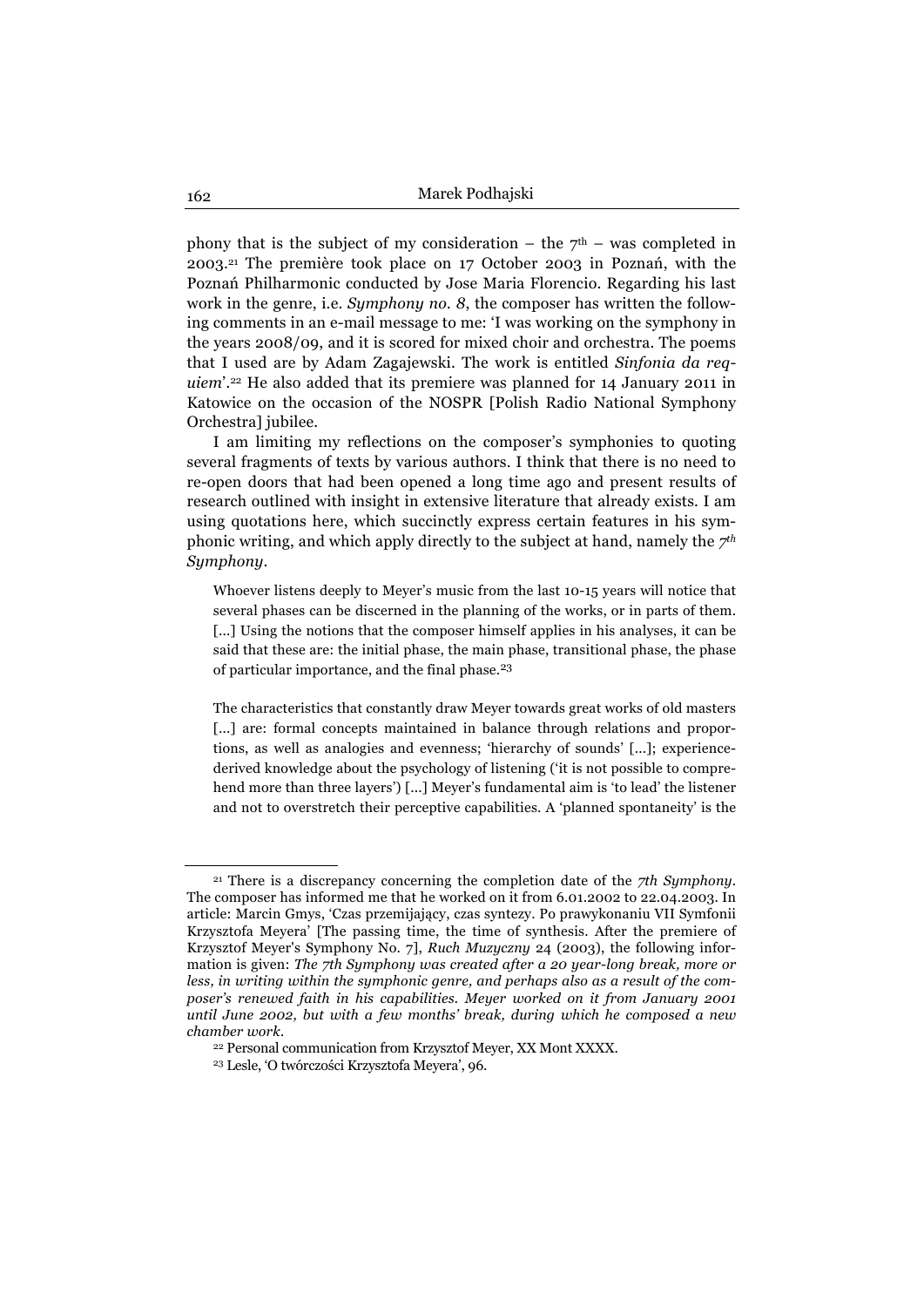purpose. In this regard, all irregular rhythms, changes of metre, or metrical changes of "layers', are precisely designed and notated.<sup>24</sup>

In addition, all the symphonies by Meyer, both early and recent, were shaped in the same manner. The process is at the forefront: build-up, development, clashing collisions, conflict of contrasting elements.<sup>25</sup>

For Krzysztof Meyer, an opus is not only a number in a sequence [...] but also a certain ideological declaration. It comes from the classical European concept of artwork as a manifestation of order, which is the fruit of inspiration, and also a testimony to technical control and intellectual discipline. He had shown this type of artistic stance already in his early works, and it grew stronger through the years. The composer was limiting the material more and more rigorously in his subsequent works, at the same time enriching the methods of transformation of the material. There is nothing accidental in Meyer's music. The temporal proportions, as well as all the tones that make up the sonorities, come from specific principles. The details of the order, or the plans, are actually inessential for the listener – in the end, what is significant is whether a work can move, invoke interest, and capture the attention until the last sound-structure; however, the awareness of the principles can be an indicator suggesting that we are not dealing with music that is a record of spontaneous auto-expression, but rather that we ourselves become the object of the composer's 'aesthetic-emotional manipulation'.<sup>26</sup>

The symphonies of Krzysztof Meyer are characterised by a general dramatic principle that encompasses the whole cycle, manifesting itself in his striving for integrity of the material. At the same time, every symphonic movement has its own dramaturgy, which is essential for the perception of the entire work. It can be said that combination of drama-ideas of individual movements determines the energy plan across the whole.<sup>27</sup>

# The 7th Symphony – the strategy of building the form

In an e-mail message to me the composer wrote about his master-

piece:

I worked on this piece in the years 2002/2003. A direct impulse came from a meeting with the German-based sculptor Woytek (this is both his name and sur-

<sup>24</sup> Ibid., 107-108.

<sup>25</sup> Nikolska, 'Symfonie Krzysztofa Meyera', 120. 26 Weselmann, Op. cit.

<sup>27</sup> Radziejewska, 'Aspekt dramaturgiczny', 94.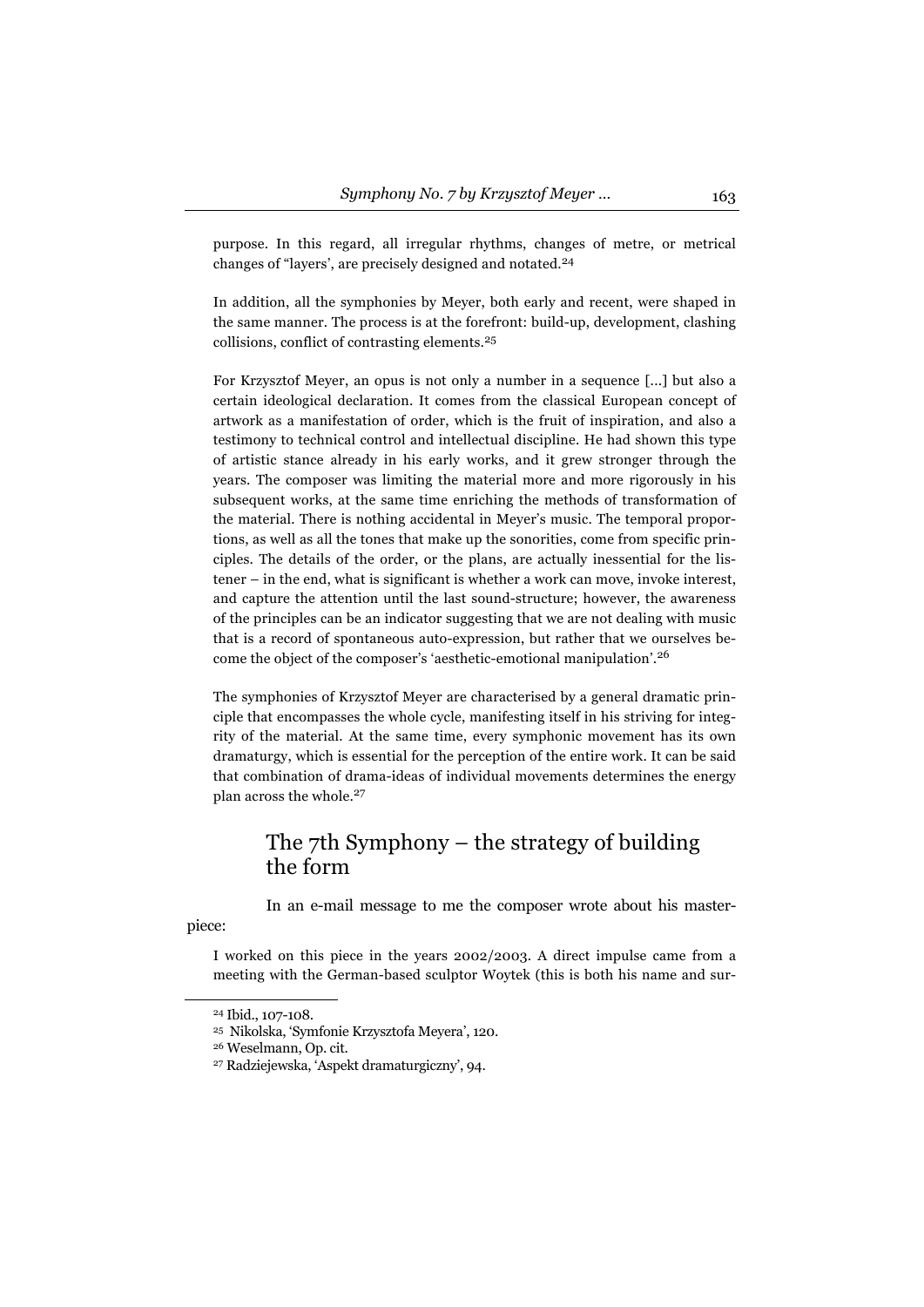name), who ignited in me an idea about an unusual dialogue: monumental sculptures and sound-forms passing in time. Woytek works on 5 sculptures for New Zealand's Pitt Island (the first place on the globe where each new day begins, according to geographers): Tourbillon – a metaphor of passing time, and the four seasons – symbols of changes that govern the passing of time.

However, to compose another musical 'seasons' did not seem attractive to me. But it can be a fascinating project for a composer to 'musicalise' the metaphors of changes and passing, which are fundamental in relation to the seasons themselves; after all, no other artform is as suitable for contemplating the passing of time as music [...].

The symphony consists of three movements (Con moto-Presto, Allegretto capriccioso, Molto lento). Each movement has four distinct segments (in a way, four 'seasons'). The ending of each movement refers to its beginning (a 'cyclic' form that can be viewed as a metaphor of the full circle of 'the four seasons' after a year's time). The movements are of various lengths (after all, the time passes differently each 'year'). However, I would not like the listeners to be strongly attentive towards finding the borders between the 'seasons', and God forbid that they should search for some kind of illustrativeness.<sup>28</sup>

The symphony is scored for large orchestra with substantial percussion section (5 performers). The duration is approximately 42 minutes (the DUX 0695 recording).

*The 1<sup>st</sup>* movement is perceived as being built from five links.

Link (a), up to fig. 11 in the score, *Con moto*, tempo marking 76 to a crotchet.

The movement is characterised by a constant building up of the sonority, and textural complexities leading to a culmination. It prepares the entrance of the next link. The culmination without resolution makes a *subito* shift into a phase of new build-up (link b), which is more intense due to an increase of the tempo and pacing of the musical action.

Link (b), fig. 11 to fig. 15 in the score, *Presto*.

Here, the textural density is lower and less massive, and consequently the volume of the sound is lower than in link (a). However, the dynamism of action does not decrease, because it is supported by a clear, aggressive, and motor-like pulse of the musical flow.

<sup>28</sup> Personal communication from Krzysztof Meyer, 1 April 2009.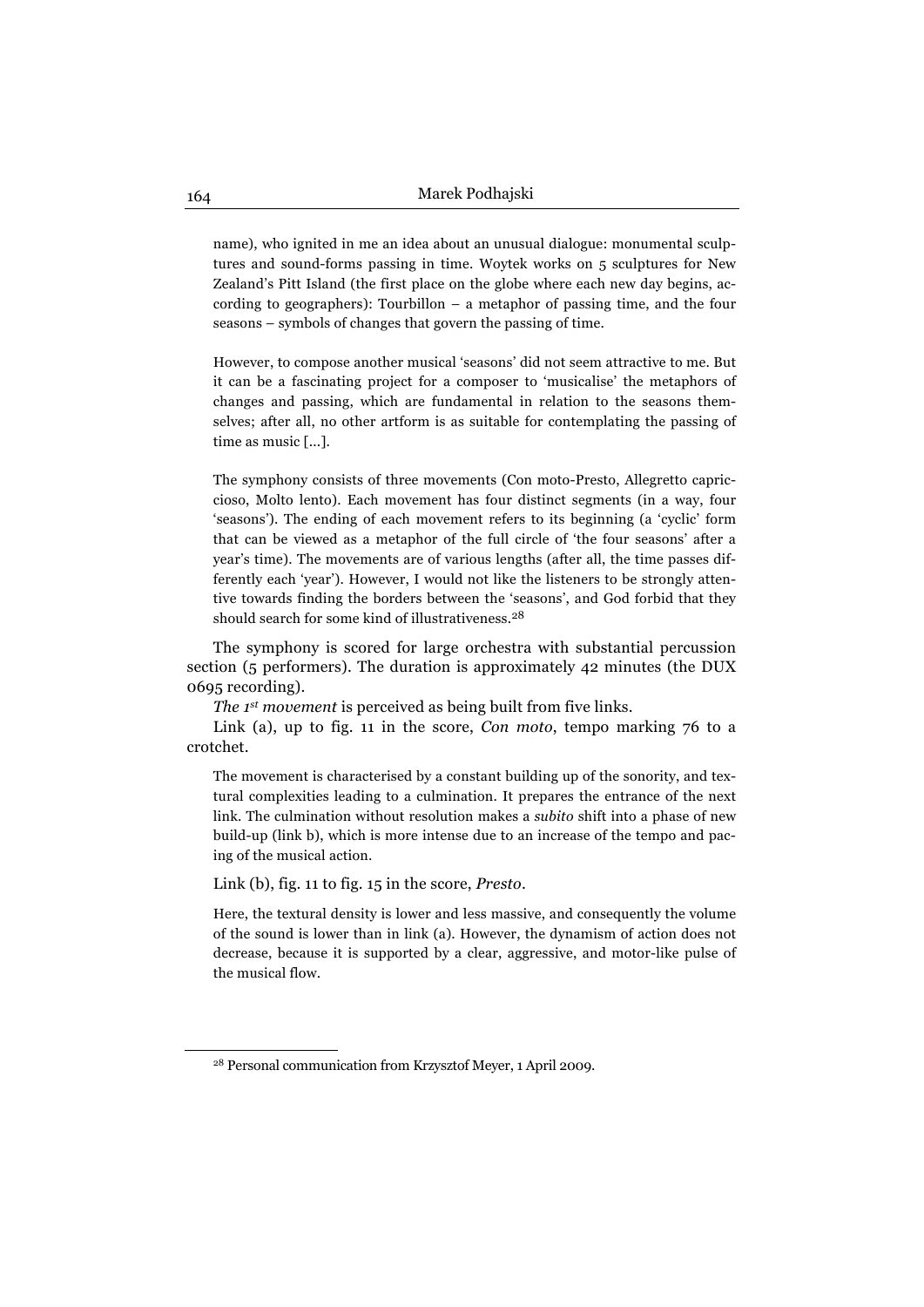Link (c), fig. 15 to fig. 30 in the score, the same tempo.

Tension in wave-like motion. Periods of build-ups and respite.

Link (d), fig. 30 to fig. 35 in the score.

There is a clearly noticeable dying out of the musical action, as well as simplifications of texture and sonority (less rich), the use of previously-presented motivic ideas, and a decay of motion and sound. The whole section creates a sensation of the ultimate closing of the action, and has qualities similar to a dying-out coda. The closing, however, is misleading.

Link (e), fig. 35 to the end of the movement.

The *presto* tempo returns, and brings with it transformed main thematic idea placed within imitation-based texture and in a free augmentation. A process of systematic building-up begins. It encompasses an increase in textural complexity, and, consequently, greater richness of the sonority; also, there is a building-up in the dynamism of the musical pacing connected with using shorter rhythmic values and semiquaver runs of pitch-structures based on small intervallic relations in the background. The process of building-up continues until the end of the movement, finishing with a culmination.

In the overall structure of the movement, four stages of formal development emerge, with the outer links being especially distinct due to their plasticity, also being related in terms of the material and expressiveness, and they are both varied in tempo. If the structure were to be set against the psychological model that the composer proposes, the following stages can be distinguished:

– stage 1, until fig. 11 in the score, including link (a), which, according to the composer's model, should be defined as the initial phase (until fig. 11 in the score). This stage is especially significant, as it determines not only the type of material for the movement, but also for the entire symphony, together with expressivity that permeates the whole masterpiece,

– stage 2, the essential phase (fig. 11 to fig. 15 in the score). The aggressive and motor-like pulse creates a kind of opposition in relation to the reflective melodiousness of the initial phase. However, through the principle of unity based on dialectical opposition, both stages belong to the same type of expressive realm: an utterance saturated with the aura of solemnity and melancholy,

– stage 3 – two fragments of the transitional phase. The first [link (c), fig. 15 to fig. 30 in the score] initialises an action, which already contains characteristics of resolving the expressive tensions of the previous phase. This type of process is signalled by a wave-like motion of tension and release, in opposition to their constant dynamism. The second fragment (fig. 30 to fig. 35) is a dying-out coda. As it will turn out, the closing is ostensible, and in reality it is a preparation for the final stage,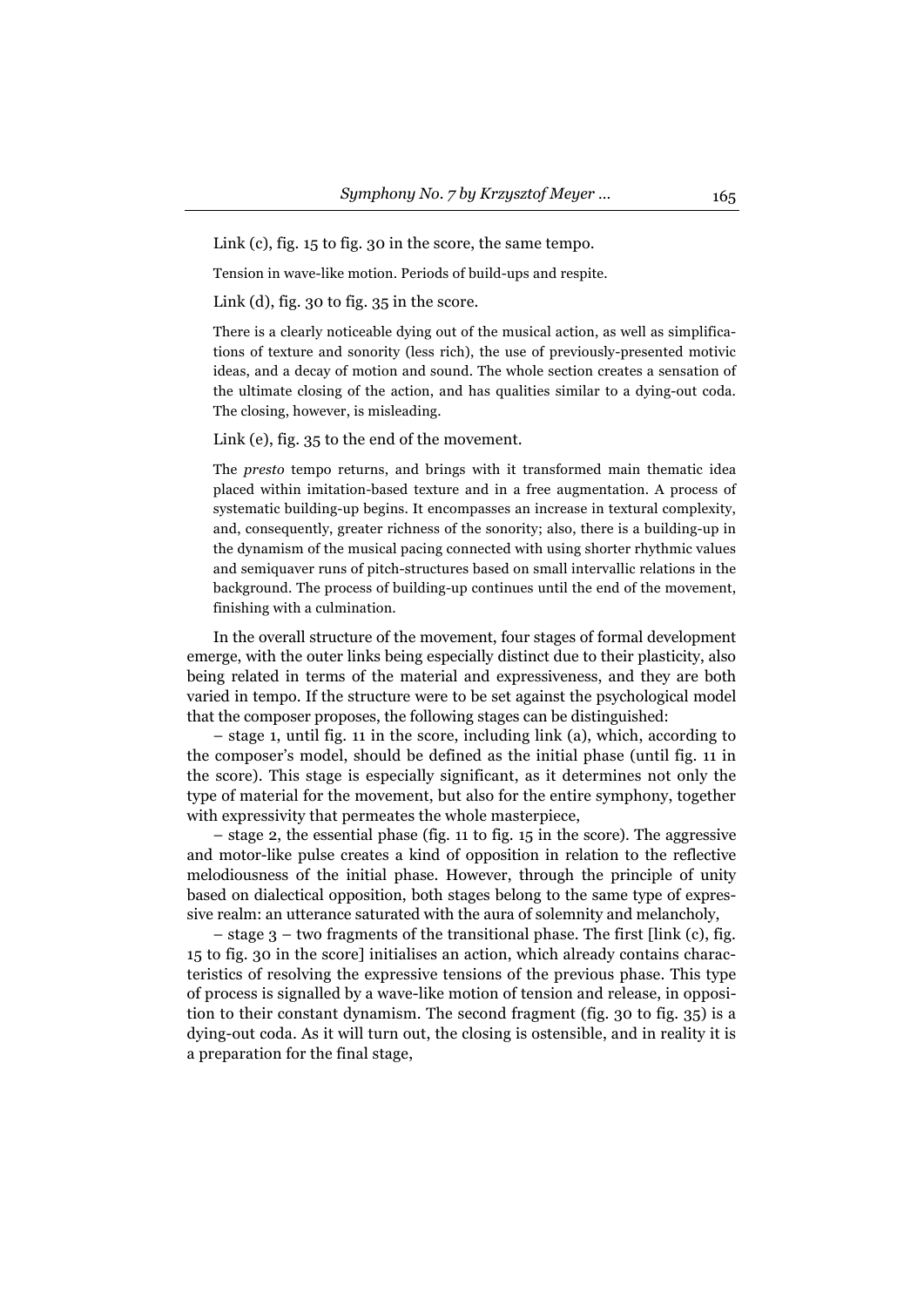– stage 4 – the final phase, in terms of expressivity, it constitutes the culmination of the whole movement. The main thematic idea returns, the texture becomes more complex, the dynamism of the musical pace and sonorous richness increase. As Marcin Gmys wrote: 'With the rapidity of a lightning, a phenomenal fulfilment of the movement takes place: a carefully designed cataclysm that interrupts the progress of the whole work. There is no other moment in music comparable to this intricately built culmination occurring literally in the final bars'.29

*The 2nd movement* encompasses several phases of development, among which I can point out the following:

– the introductory, initial phase (fig. 39 till fig. 48 in the score) with a short, few-bars-long preparation for the next phase,

- the essential phase [fig. 48 through 52 (local culmination) to fig. 53],
- transitional phase (fig. 53 to fig. 60 in the score),
- the phase of particular importance (fig. 60 to fig. 66),
- the final phase (fig. 67 until the end).

Within the formal aspect, the overriding significance is allocated to expositions, transformations, and mutual interactions of two main structural ideas. The first of them, which can be called *perpetuum motive*, is built from short rhythmic values in fast tempo, often connected with small-intervalbased linear writing. The idea serves the purpose of achieving culmination through insistent and dynamic repetition. Along the process of striving towards culmination, the projection of the idea is often suddenly interrupted or closed off with a more sustained sound. In terms of expressivity, it is a carrier of unease and tension, which become amplified until the moment of achieving the full dramatic apogee. The second idea, in opposition to the first, clearly presents melodic elements. It can be called a *reflective motive*. It builds lines of clarity and motivic integrity, continuity, wave-like motion, and a gradation of tension. It only appears that the two motives are distinct formal structures. The distinctiveness emerges only in their structural layer – however, they complement each other in terms of expressivity. The *perpetuum* motive prepares the melodic culmination, and this in turn displays the qualities of concentration, condensation of expression, and reflective clarity. It is precisely this reflection that binds the two ideas; the aura of increasing unease and tension culminates in utterance permeated with melancholic sadness with dramatic shades.

<sup>29</sup> Marcin Gmys, 'Czas odnaleziony. «VII Symfonia» Krzysztofa Meyera' [Time found. Symphony No. 8 by Krzysztof Meyer], *Zeszyty Literackie* 86 (2004), 179.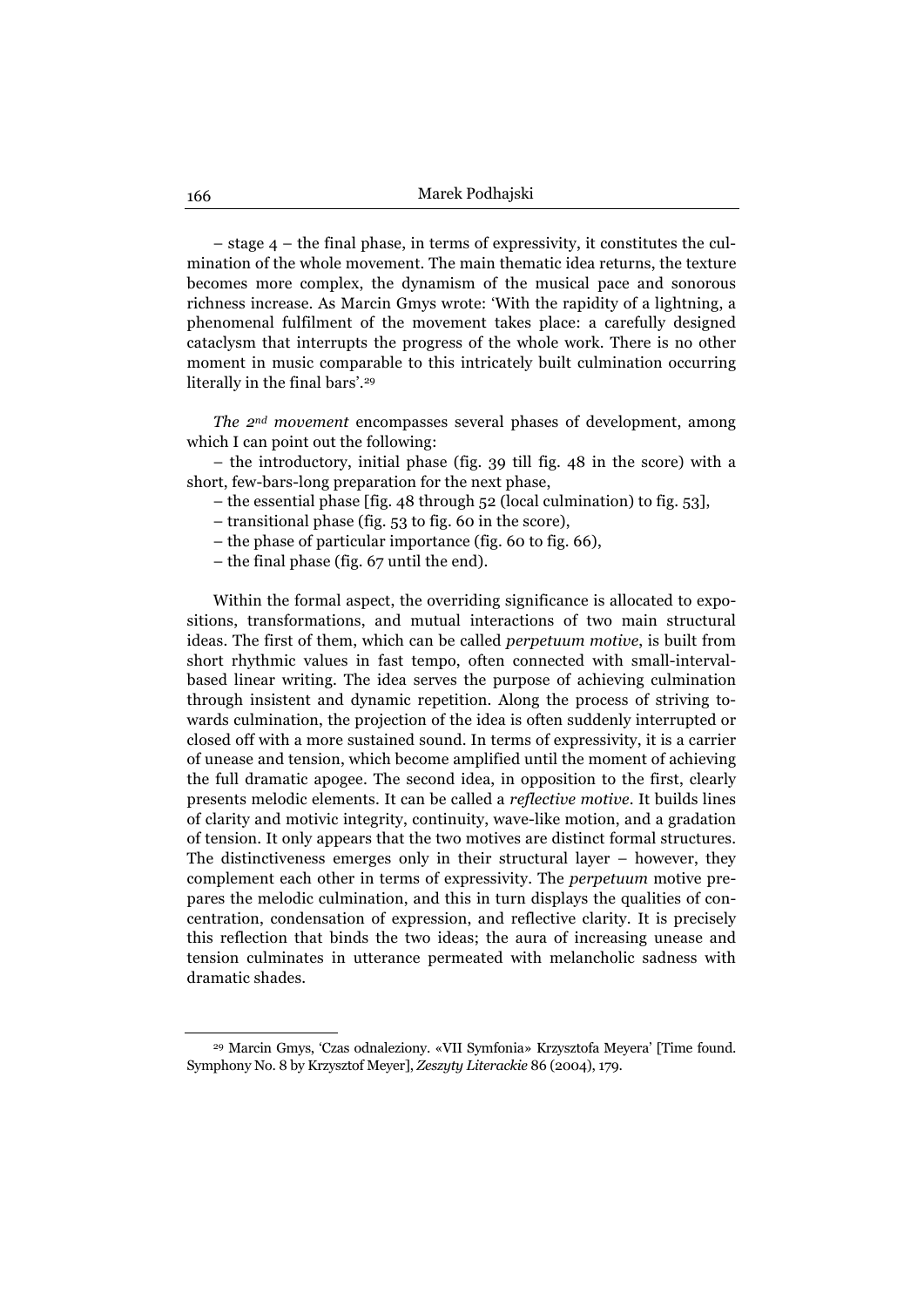The introductory, initial phase is a constantly dynamic projection of the *perpetuum* motive. The short few-bars-long ending prepares the next phase.

The special significance of the essential phase is certainly not based on accumulation of resources, increasing the sonic richness, or high dynamic level at the point of culmination. Its essence is in the return to the theme known from the first movement of the symphony, i.e. the melodic writing emanating with melancholy, tragedy, and sadness. It is through this very connection with the theme, which, in a way, contains the fundamental message of the entire masterpiece, that the whole meaning of the phase is established, and it is a justification for defining it as the essential phase.

The transitional phase again refers to the *perpetuum* motivic idea. The motive penetrates the entire sound-field and is subjected to refined imitative techniques. The projections of the motive begin to be accompanied by certain melodic formulations that create the effect of halting of the material's progress, in order to present motives relating to the main theme of the work (i.e. from the first movement). The progress goes through another phase of formal development: the phase of particular importance. This new phase is intimately linked with the preceding one and becomes its continuation. It is characterised by a constant striving towards culmination, and in this process, elements of the theme known from the main phase become progressively clearer. The whole achieves its climax in terms of texture, harmony, and dynamism.

In the final phase, there is a gradual decay of the musical action, and a dying-out of the flow, as conveyed through simplifications applied to the pacing, texture, and dynamism. Reminiscences of the *perpetuum* idea return, in fragmented and interrupted forms, accompanied by partial reflexes of the main theme.

In the construction of the symphony's finale, I distinguish the following:

- the initial phase (fig. 71 to fig. 74 in the score),
- the transitional phase (fig. 74 to 79 with a local culmination at fig. 76)
- the phase of particular importance (fig. 79 to fig. 86 with a culmination at fig. 81, its strengthening at fig. 82, and the decay of the musical action until fig. 83),
- the transitional phase (fig. 83 to fig. 86),
- the final phase (fig. 86 till the end).

During the initial phase, motives of melodic and reflective nature are exposed and presented at low dynamic levels, which clearly relates them to formulations known from the first movement. A line in the first violins unquestionably assumes the foreground. Although it is interwoven within an imitative context built from structures derived from it, the context is of a secondary, background nature. Above the texture, the line takes its shape as the main plane that conveys the expressive qualities of the music.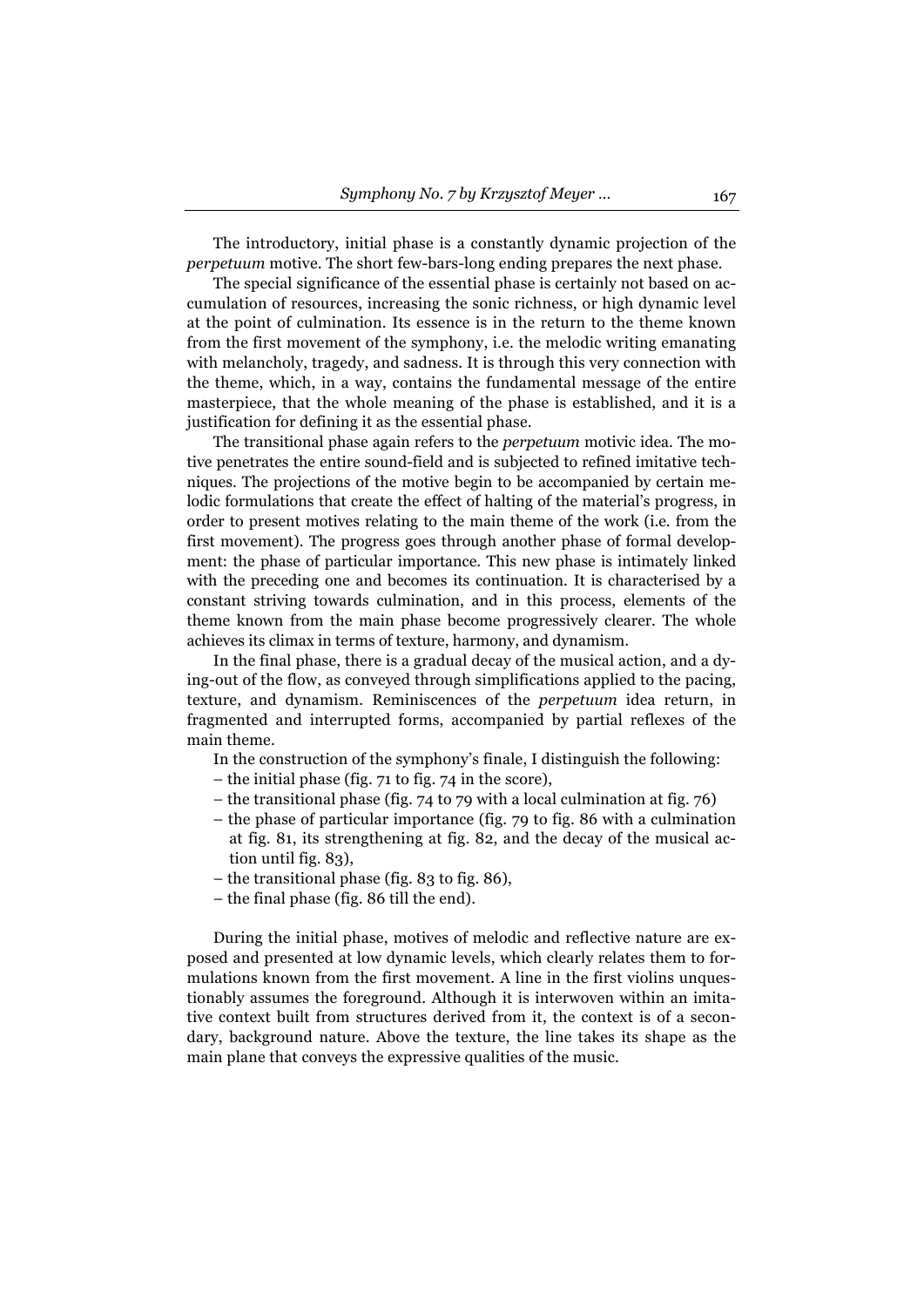The transitional phase is introduced in a *subito* manner based on sudden dynamic contrast. The musical action exposing the *perpetuum* motivic idea enters, but this time it is filled also with melodic elements. It is a refined synthesis of the motivic ideas of motion and melody. In relation to the preceding phase, the imitative context undergoes simplification. The striving for a local culmination involves increasingly rich sonority and progressively denser texture. However, the culmination lasts only a moment and moves on to the stage of decaying tension. From fig. 77, the calm dynamic level re-enters, together with linear clarity, the continuity of which is at times interspersed with motivic imitations of subtle sonorous and timbral qualities.

The start of the phase of particular importance connects smoothly with the previous phase, and the transition seems not to project any major significance for the phase. Nevertheless, the mood changes very quickly, and dynamism of the musical action builds up. Again, the leading role is played by a line based on motivic ideas known from the previous movement of the symphony, characterised by short melodic turns, which are halted at their endings, or their successive continuity is interrupted. In spite of this, the whole is coherent and dynamic, because the elements that interrupt the narration are short lived. Similarly to the preceding phase, we are dealing here with synthesis of the *perpetuum* and the *reflective* motivic ideas. The gradation of the tension presents itself through increasing textural density, progressively greater richness of the sonority, gradually higher register of the lines, faster tempo, subdivision of motion into smaller values, and higher dynamics. At the point of culmination (fig. 81), a monumental sound (*fff*) is emitted by all the orchestral sections, brought together in a uniform rhythmic pulse. The process of resolving the culmination is undertaken with true craftsmanship. It is based on eliminating various forms of action of the orchestral sections. First, the woodwind section is withdrawn. The directness of the rhythmic-harmonic pulsation is replaced with a murmuring background. It is created through a sequence of sound-figures that are made of tiny rhythmic values (hemidemisemiquavers) using strongly chromatic and small-interval-based linear writing limited to a narrow pitch-range. Gradually, the activity of the orchestral formation decreases again, as the sonority of the brass section is weakening. The last stage of resolving the culmination is undertaken by strings, flute, and clarinet.

The next transitional phase plays a double role: it is the ending of the phase of particular importance, and a preparation for the final phase. From the perspective of the entire symphony, it constitutes a kind of fulfilment, or synthesis. Indeed, there is a return of melodic formulations that were characteristic of the preceding movements, and which have been described as *reflective motives*. During the ending of this phase, there are sound-figures that are derived both from the motion motive (*perpetuum*) and melodic reflection,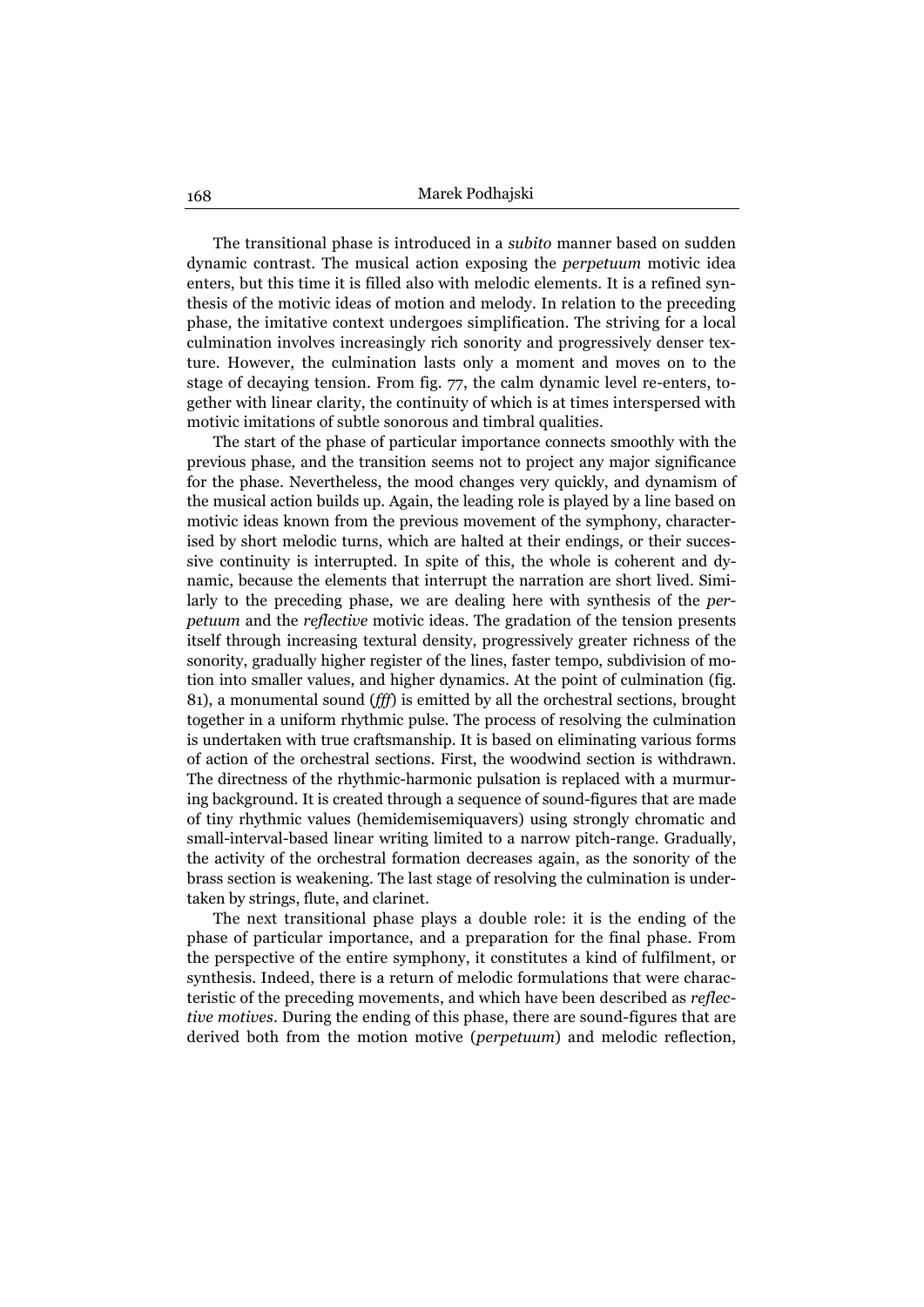presented in an imitative aura. The composer's technical mastery and structural-expressive refinement is shown here with explicit clarity.

The beginning of the final phase is very clear, as it is separated from the previous phase with a general pause. The whole of the movement has the character of a non-dynamic coda. Its structure is fundamentally based on a line presented by the strings. It is constructed from motivic formulations known from the previous movements, with interruptions in their continuity that suspend some of the resonating tones. The dynamics are calm and maintained at the lowest level (from *pp* to *pppp*). The texture, at first of imitative nature, is subjected to gradual simplification, all the way to the projection of motivic ideas by the violins, with imitatively "complementing' flutes and bass clarinet, regulated in their progress by the sounds of gongs and glockenspiel. All the elements of the musical structure are subjected to a continuous process of decay and weakening of their actions. The music dies out, fades away.

## Th expressivity and the message of the masterpiece

I have always strived towards expressing something more than purely sonic content through music. [...] music is a means of interpersonal communication; its calling is to reflect the complexity and conflicts of our times; musical thinking runs parallel to thinking about the surrounding world, and it expresses the artist's worldview, consciously or subconsciously.30

I have two photographs of the composer in my mind. The first one from the cover of the 'Klasyka' journal (September 1998), taken in the same year, and the second from the period of 2005-2006, included in the booklet of the CD with the recording of the *7th Symphony*. How different they are! On the cover of the 'Klasyka' journal, there is a man holding a score and looking at the viewer, appearing full of life, aware of his abilities and creative possibilities. His eyes are full of light and showing a deep insight. At the same time, there is a certain distance in his look, emphasised through a restrained smile with a light shade of irony that results from the awareness of one's worth, and understanding of one's place and role in the whole complexity of the contemporary world's structures and impulses.

The second photograph is completely different, unlike the first one. It uncovers a world of personal life-experiences, which usually one is reluctant to share. This does not go well with the nowadays preferred model of 'man of success': a success at all costs, understood in very down-to-earth terms and completely materialistically, as the greatest value and the ultimate purpose of

<sup>30</sup> Nikolska, 'Symfonie Krzysztofa Meyera', 111.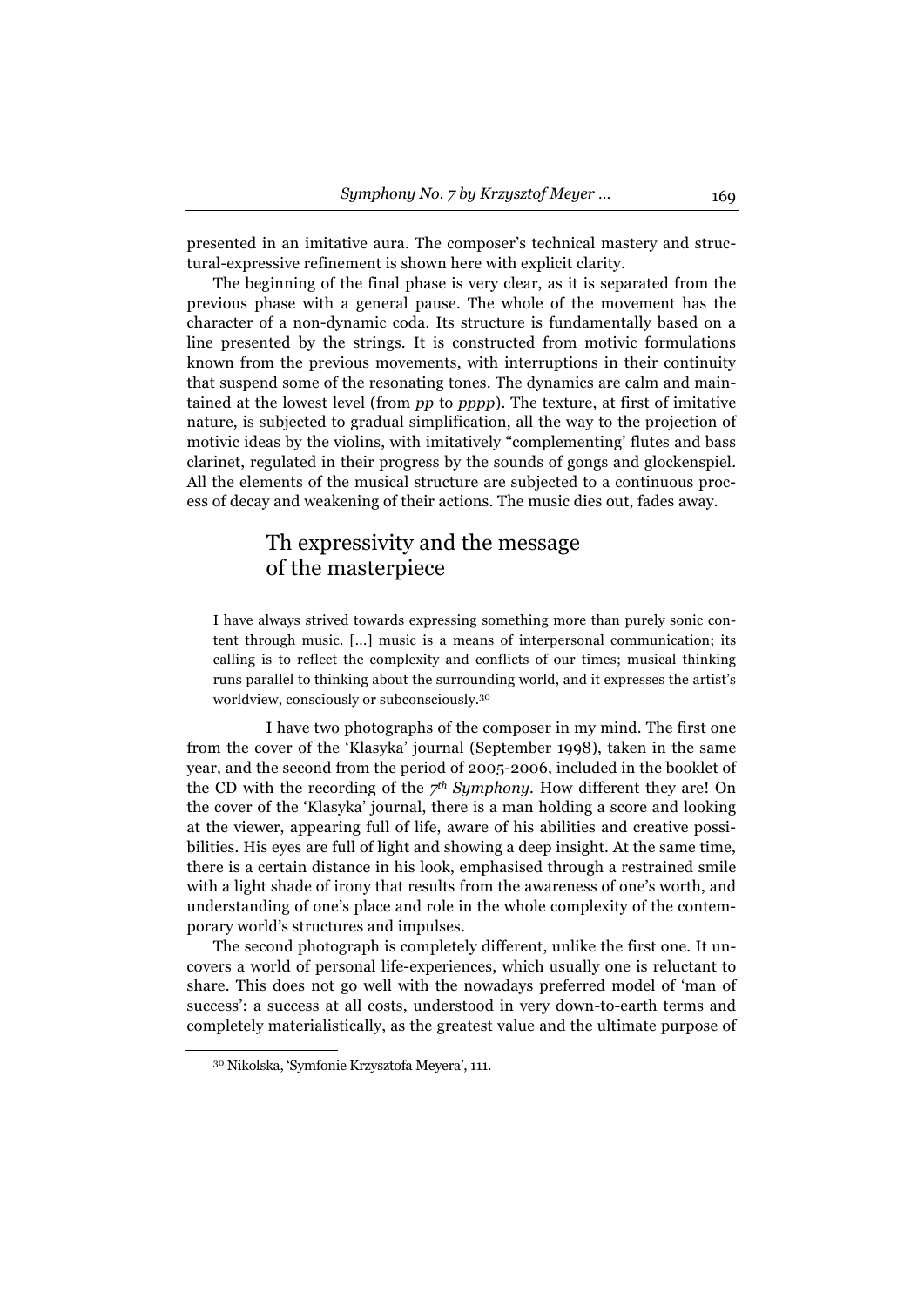all forms of activity. The choice of this photograph for the CD booklet is definitely not accidental. In my opinion, it corresponds ideally to the message of the masterpiece, as expressed through its subtitle: *Symphony of the Passing Time*.

On the photograph, it seems that there is a man looking at the viewer, who is indifferent to the above-mentioned strategy of 'success'. He perceives its elusiveness, which becomes clear when viewed within the context of existential experience of passing. He is aware of the flow of time, he has noticed this process in full sharpness and with all its unscrupulous clarity. He has realised its horror and gone through a phase marked by attempts to understand, with the questions 'why?' and 'does it make any sense?'; then, the phases of rebellion, dramatic hopelessness, and, at last, accepting the fate.

At the end of his e-mail message, which I quoted at the outset of subsection 4, the composer wrote:

The symphony evolves according to musical laws par excellence, but not without admitting some thoughts about myself in metaphorical categories, because, after all, the subtitle Symphony of the Passing Time was not chosen accidentally.31

In the composer's statement, the emphasis is placed on musical laws and the resultant concept of building the work's structure. If it were a longer statement, we would surely read a lot on the subject of various technical procedures, together with the consequences of their use and their transformations, as well as their relation to the building of tension and release that shapes the expressive image of the masterpiece. Characteristically for the composer, he does not reveal the specificity of his vision. As in the case of the e-mail message, he mentions the laws that are musical *par excellence*, he admits thinking about his work *in metaphorical categories*, he admits that the subtitle of the work *Symphony of the Passing Time* was not chosen accidentally, which is a crucial observation in light of the expressive interpretation of the symphony. He has always been faithful to the principle that he had once formulated:

I am also interested in enclosed structural frameworks, i.e. 20-40-minute "stories in sound'. I would like my pieces to be for the listener important tales that they care about, communicated with sounds – not streams of acoustic impulses flowing beside their ears.32

<sup>31</sup> Personal communication from Krzysztof Meyer, XX Month XXX. 32 Markus Riesendorf, 'Piękno dźwięku jest moim drogowskazem. Wywiad z Krzysztofem Meyerem' [Beauty of sound is my beacon. Interview with Krzysztof Meyer], *Klasyka* 8 (1998), 13.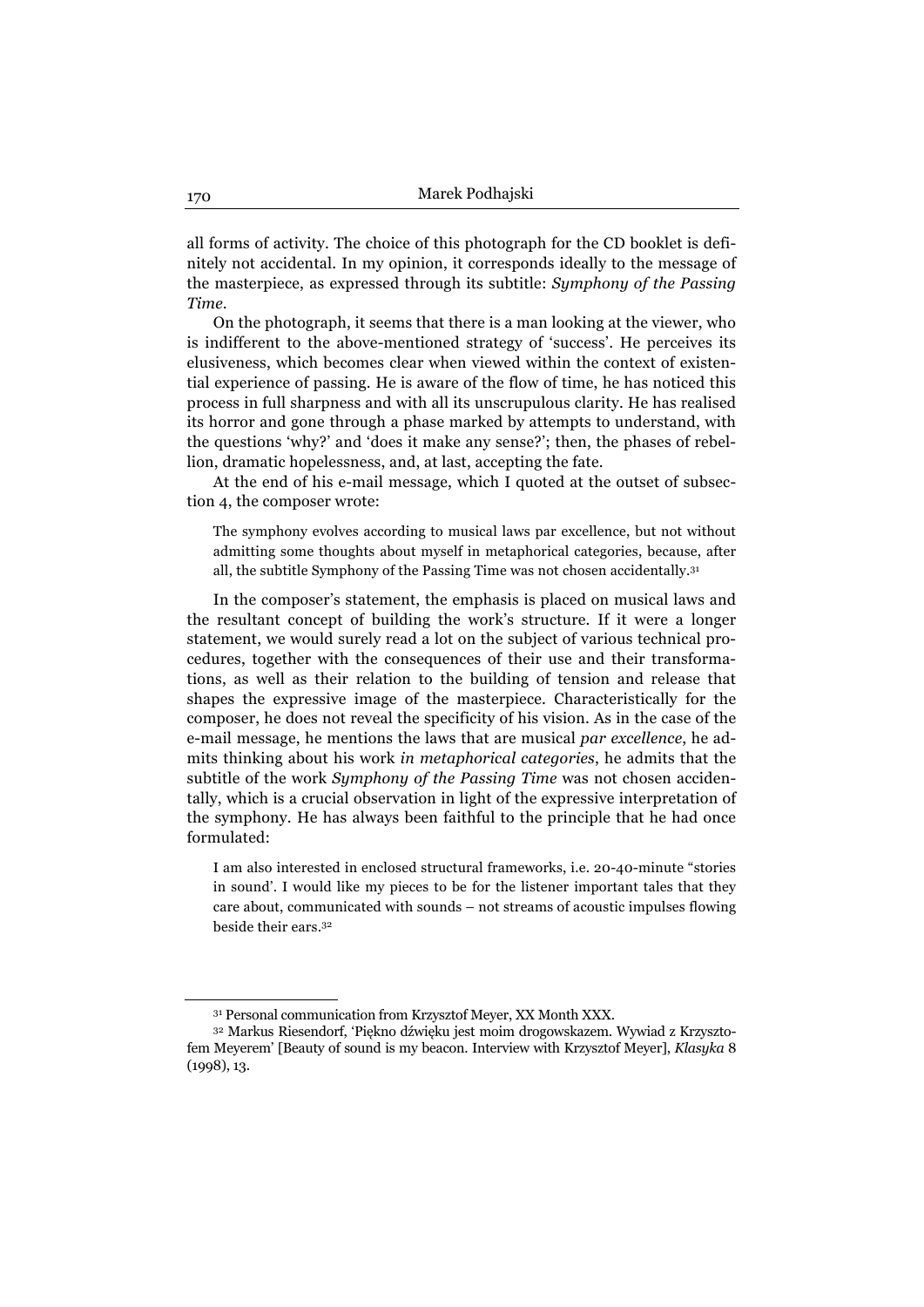Thus the composer creates 'stories in sound'. Simultaneously, he knows perfectly well that every listener has the right to personal and subjective interpretation of the sense and message of what the composer wanted to convey. He does not want to impose his own vision and explain the narration, because this would imply an illustrative character of the music, as a result of which the music would lose its most valuable aspect: autonomy.

For a moment, I will now direct the focus on the message of the *7th Symphony*. What is this 'story in sound' about? Does it tell a tale of importance for the listener, and one that 'they care about'?

The answer is evident: yes, every listener cares about this tale. To put it in the shortest way possible, it is a story about one of the most fundamental existential experiences of every human being: the passing. There are many indications suggesting that this indeed is the case. First of all, the emotional dimension of the music itself, its inspiration, and the subtitle, which the masterpiece was named with. Concerning the music's emotionality, the composer clearly resorts to rhetorical-musical figures that allow for associating the work's musical structures with their extra-musical meaning. It certainly does not involve the use of figures such as the ones known especially from the baroque tradition– instead, there are symbolic references to their existence, which is deeply rooted within the listener's musical experience. A multitude of sound-formulations that display such analogies could be pointed out. Among them, however, formulations showing connection with emphatic figures predominate, namely:

– conveying feelings of great intensity belonging to the category that includes those that are tragic, reflecting pain, suffering, desperation (*patopoja)*,

– expressions of begging or pleading, explosion of anger, feeling troubled, hysteria (*exclamatio*),

– questioning (*interrogatio*),

– disturbing the natural way of placing things on a scale, using formulations in order to express sadness, grief, regret, and also falseness, lie (*saltus duriusculus* and *passus duriusculus*),

– speechlessness, break in the making of a statement, understatement, representations of emptiness, and even death (*aposiopesis*),

– sudden breaks in the musical motives, symbolising horror, fear, impossibility to continue a statement as a result of being immensely moved or angered (*abruptio*),

– finally, pauses that frequently interrupt melodic continuity, connected with moods of painfulness, sighing, crying, and lamenting (*suspiratio*).

As I have already mentioned, the relations are multiple. Moreover, the categories of emphatic figures also include contrasting combinations of the above-listed types, encompassing a wide palette of changes. For instance: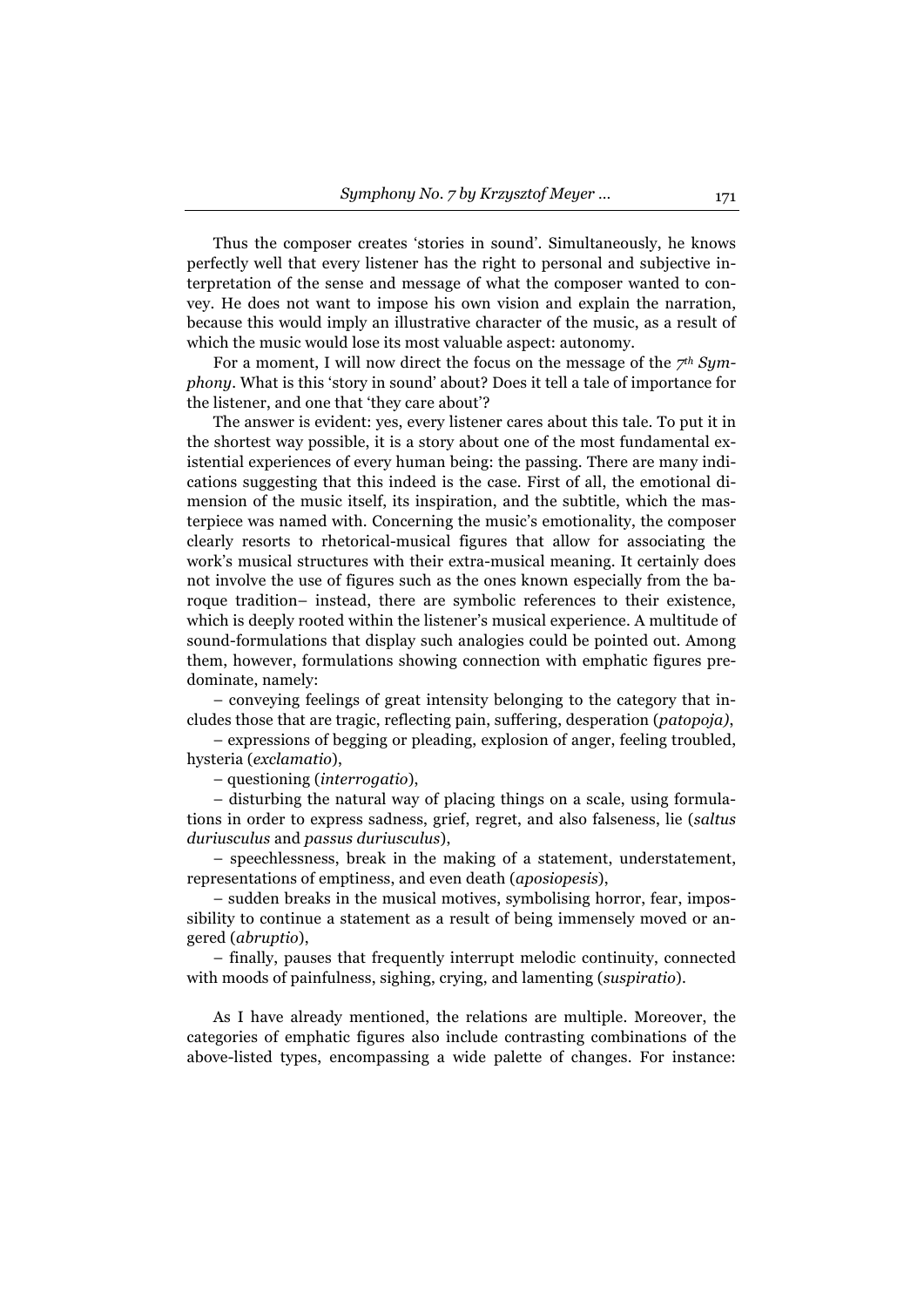contrasts of motion (*mutatio per motus*), scale (*mutatio per genus*), register (*mutatio per systema*), intervallic structures of the melodies (*mutatio per melopoetiam*), and texture (*noema*). All these resources are widely explored by the composer.

In addition, the composer's subtly put suggestions regarding the music's emotional content (*after all, the subtitle Symphony of the Passing Time was not chosen accidentally*) correspond closely with the message of the work, together with elements of the graphic design of the CD (the photo), as well as the commentaries in the booklet, and, finally, the critical acclaim.

I know of five texts on the subject of the *7th Symphony*. They were written by Marcin Gmys (two texts)33, Kacper Miklaszewski,34 Tomasz Cyz,35 and Thomas Weselmann.36

The subtitle Symphony of the Passing Time clearly invites the assigning of a retrospective character to this opus no. 97. It is true that the composer has never commented on the subject, but the justification of the suspicion seems to be confirmed by the expressivity of the final movement (molto lento), which, in a way, is a statement filled with peace and tranquillity made by a human being with years of experience behind him. In any case, it suffices to compare this symphony with its two predecessors, i.e. the 5<sup>th</sup>, full of energy and scored for strings, and the dramatic 6th written as a reaction to the introduction of the martial law in Poland; one has a sensation that a moment of reflection (pondering over life's end?) plays a special role in the  $7<sup>th</sup>$ .<sup>37</sup>

Meyer uses contrapuntal compositional techniques in exquisite ways [...] The Symphony neither pretends to be avant-garde, nor does it incline towards postmodernist fashion; maintained within predictably modernist idiom, the symphony indubitably acquires new values, not just by drawing on familiar figures and symbols, but by developing them further and cultivating them [...] A quotation from the Mariacka cathedral tower clock invites – when the music ceases – to contemplation of the passing of time.38

In the contexts of the  $7<sup>th</sup>$  Symphony's subtitle, its generally gloomy expressiveness, and the tradition of 'vanitas' musical iconography, it is difficult to avoid the sensation that the roots of the whole composition lie in an extra-musical and unspeci-

<sup>33</sup> Gmys, 'Czas przemijający'; Gmys, 'Czas odnaleziony'. 34 Kacper Miklaszewski, 'Niech żyje kontrapunkt' [Long live the counterpoint], *Ruch Muzyczny* 26 (2008). 35 Tomasz Cyz, 'Muzyka między dźwiękami' [Music between sounds], *Tygodnik Po-*

*wszechny* 33 (2003).

<sup>36</sup> Weselmann, Op. cit.

<sup>37</sup> Ibid.

<sup>38</sup> Miklaszewski, 'Niech żyje kontrapunkt'.